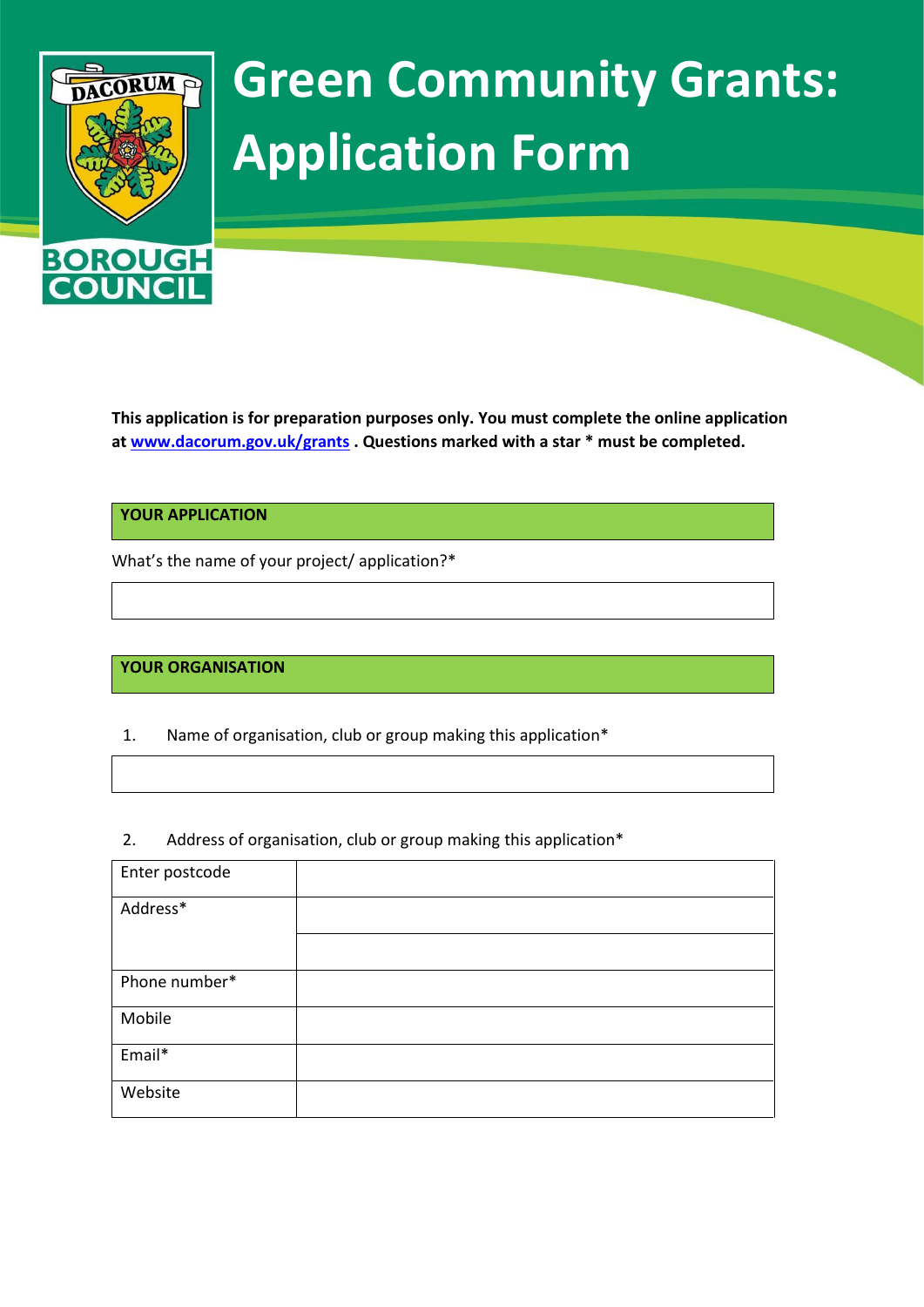3. a) Is your organisation constituted or non-constituted\*

 $constituted$  non-constituted  $\Box$ 

*(A constituted group has a governing document such as a constitution, a committee and a bank account, a non-constituted group is an informal or grass roots community group currently without a governing document, committee or bank account but who may wish to become constituted at a later time).* 

b) If constituted, what type of organisation?\*

| Registered charity                | Company limited by guarantee |  |
|-----------------------------------|------------------------------|--|
| Club or other form of association | Other                        |  |
| Charity number                    |                              |  |
| Other, organisation type          |                              |  |

4. Brief description about your organisation/ group and its main services or activities? (max 300 words)\*

- 5. How many paid staff members do you have?\*
- 6. How many volunteers do you have involved in service delivery?\*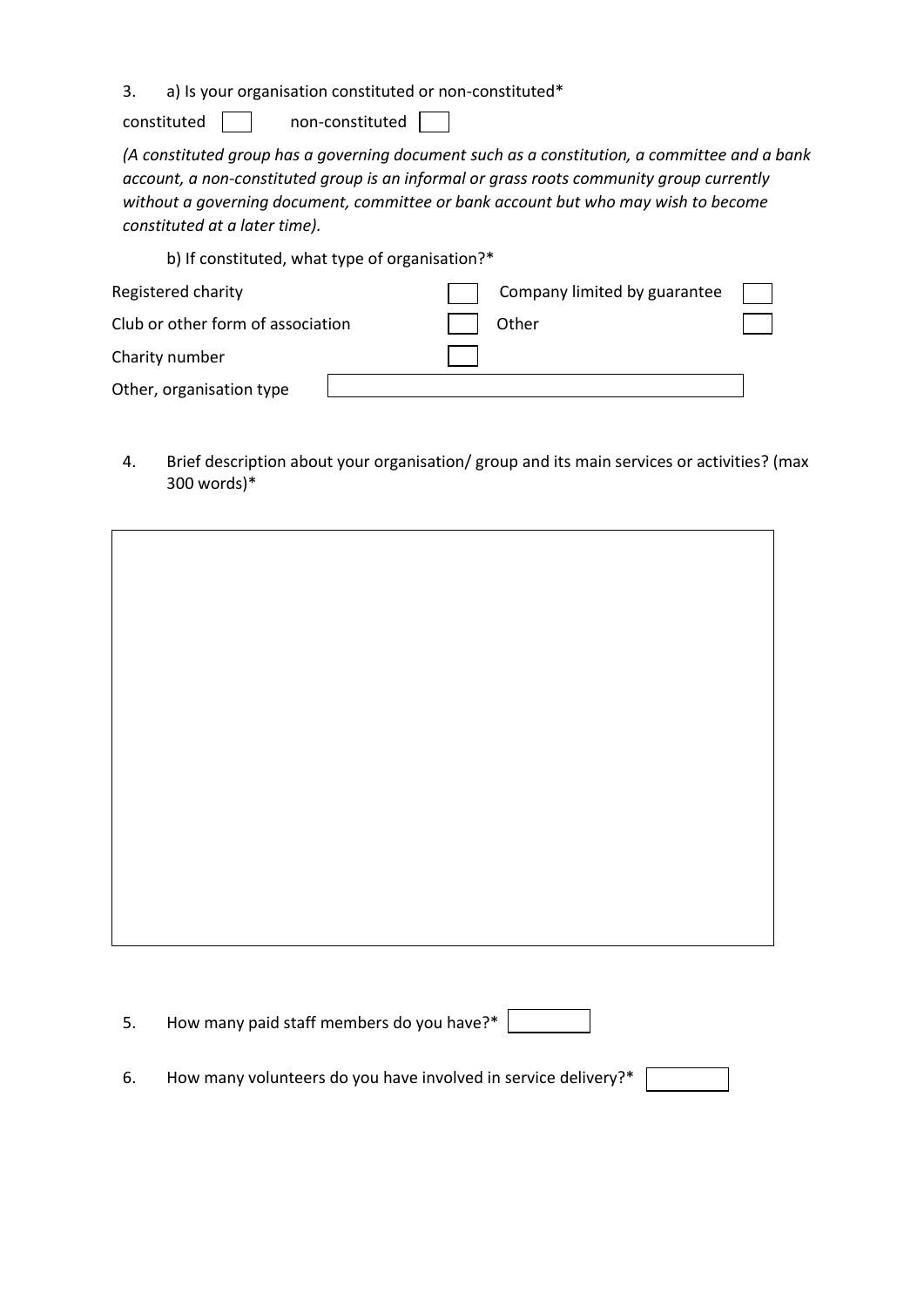## **YOU**

- 7. Your name\*
- 8. What is your position or involvement with the organisation, group or club making this application?\*
- 9. Your contact details

| Enter postcode |  |
|----------------|--|
| Address*       |  |
|                |  |
| Phone number*  |  |
| Mobile         |  |
| Email*         |  |
| Website        |  |

## **ABOUT YOUR PROJECT**

10. Before beginning this section, please ensure you have read the Green Community Grant guidance document – this explains how to complete this section correctly. Have you read this guidance? If you have any questions, please email [sustainability@dacorum.gov.uk](mailto:sustainability@dacorum.gov.uk)

| Yes<br>No<br>__ |
|-----------------|
|-----------------|

11. Is this a completely new project?\* (i.e. one that your organisation has never previously undertaken?) If it is not a new project or is an addition to an existing project, please explain this fully in the project outline below.

| Yes, it's a new project | No, it's not a new project |  |
|-------------------------|----------------------------|--|

12. Provide an outline of the project or activity that you are applying for funding for and give details on how you expect your project to contribute to mitigating the Climate and Ecological Emergency? (max 1000 words) \*

Note: For practical energy projects and biodiversity projects please also provide separately relevant technical documents to support your application, such as, the specification of the proposed works, feasibility study, technical reports, site plans and maps etc. These should be prepared by a suitably qualified professional where required.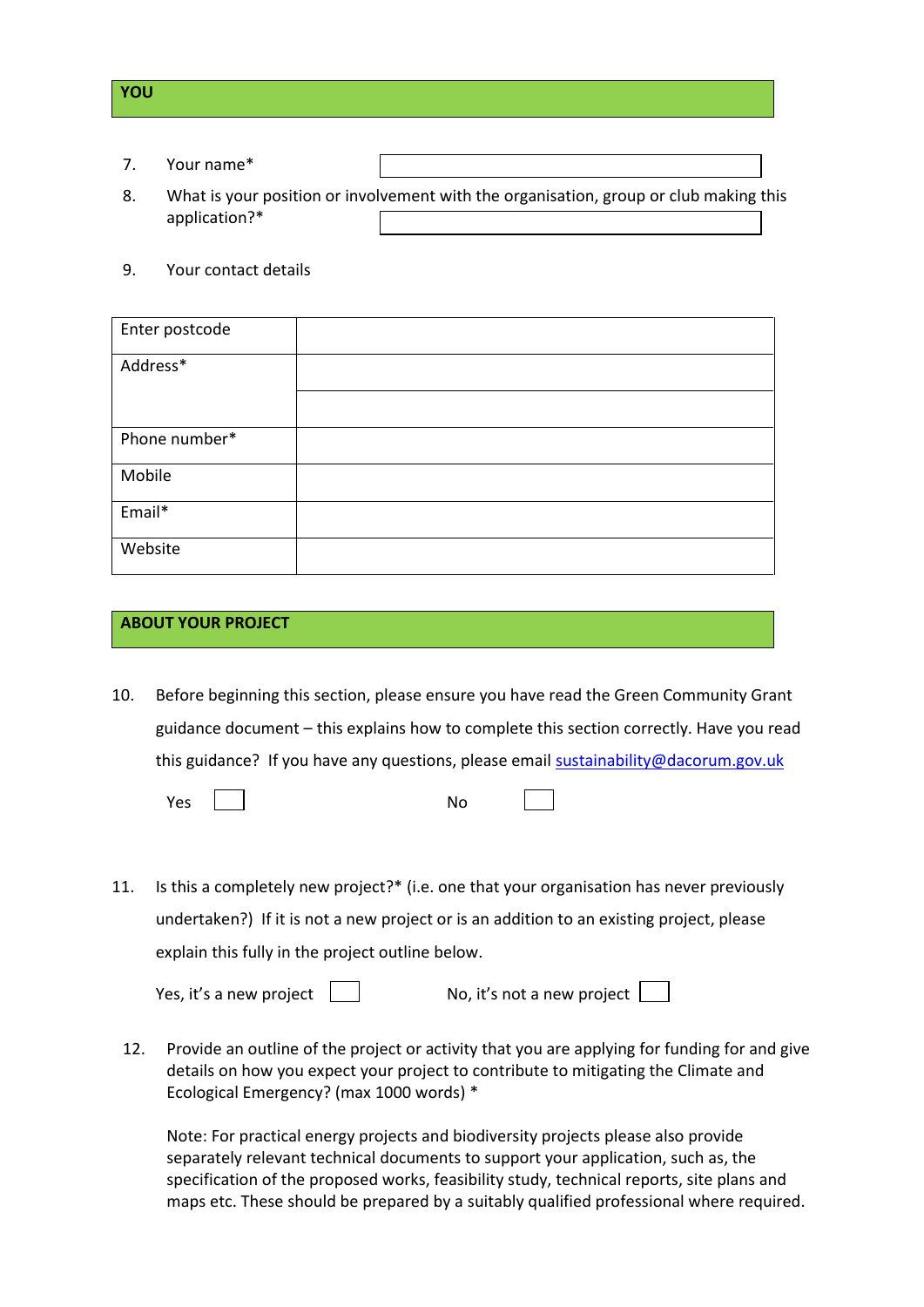You are also welcome to send in images, maps, sketches of your project or similar casestudies to help support your application. Include these when you email your supporting documents.

13. Please give the proposed start and end dates for your project. Projects should be able to be delivered within a year of receiving funding.

| Start date* |  | End date * |  |  |
|-------------|--|------------|--|--|
|-------------|--|------------|--|--|

14. As a borough, we need to reach net-zero carbon emissions as quickly as possible. Explain how your project relates to our Key Environmental Theme: Energy and Emissions?

Tell us what actions you will be taking specifically in this area and the outcomes you expect to see. Outline how you plan to measure and report on the success of this? (maximum 500 words)\*

15. In the UK, transport is the biggest sector for releasing greenhouse gas emissions. Explain how your project relates to our Key Environmental Theme: Sustainable Transport? Tell us what actions you will be taking specifically in this area and the outcomes you expect to see. Outline how you plan to measure and report on the success of this? (maximum 500 words)\*

16. In the past 50 years we have lost a global average of 68% of our wildlife populations. Explain how your project relates to our Key Environmental Theme: Biodiversity? Tell us what actions you will be taking specifically in this area and the outcomes you expect to see. Outline how you plan to measure and report on the success of this? (maximum 500 words)\*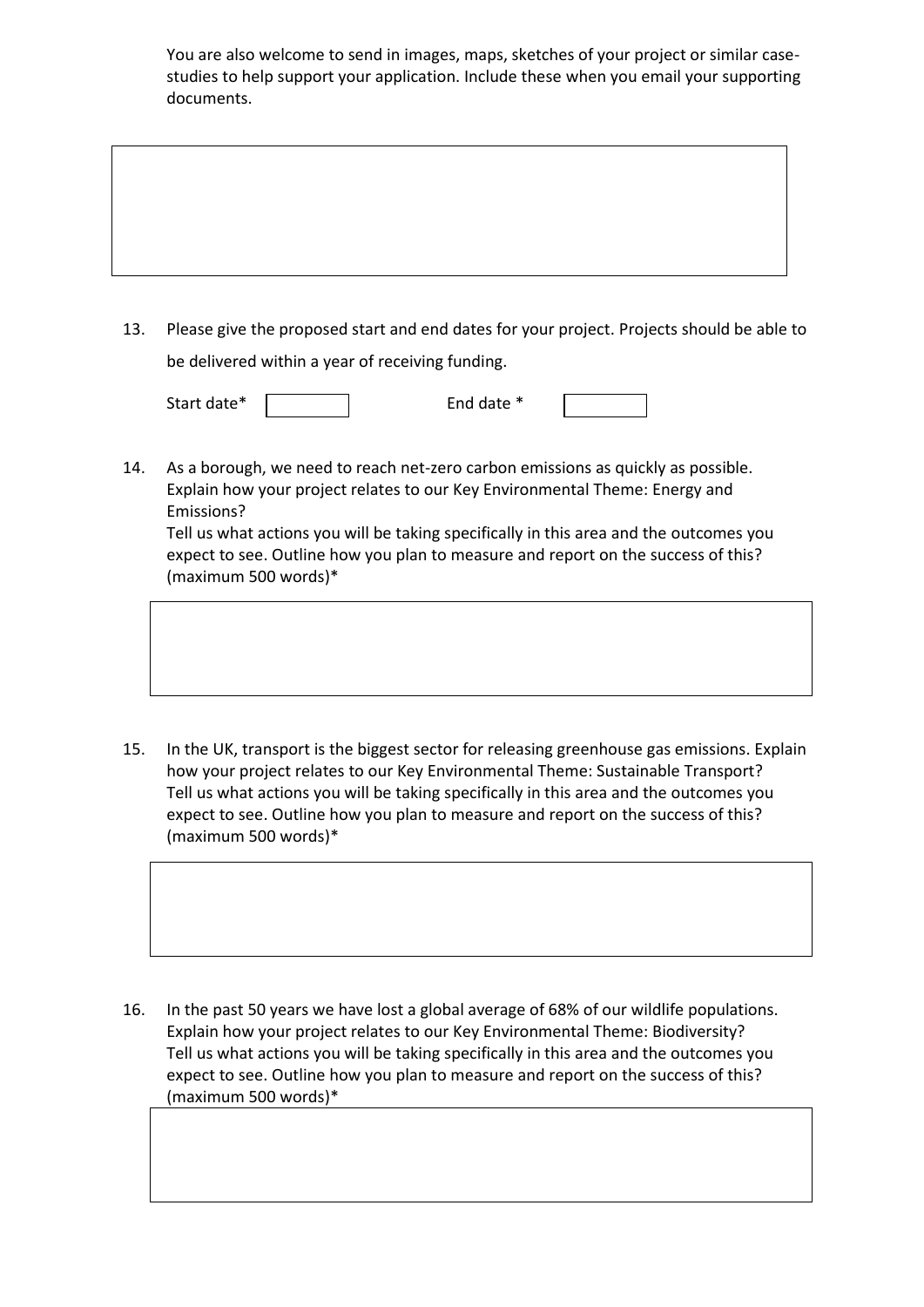17. Living sustainably and 'Reducing, Reusing and Recycling' are all key behaviours that can help to mitigate environmental damage. Explain how your project relates to our Key Environmental Theme: Waste and Consumption? Tell us what actions you will be taking specifically in this area and the outcomes you expect to see. Outline how you plan to measure and report on the success of this? (maximum 500 words)\*

18. Explain how your project involves the local community and encourages them to 'think global and act local'?

Outline how your activities will meet our Key Community Benefits; 'making new connections', 'being more active', 'learning' and 'volunteering'. Provide an estimation of how many people it will engage and will be positively affected. Tell us what actions you will be taking specifically in this area and the outcomes you expect to see – including how many residents you expect to benefit from the project. Outline how you plan to measure and report on the success of this?

(maximum 500 words)\*

19. What are the long term benefits of this project to Dacorum's environment and residents and how do you plan to sustain the project's benefits after completion? (max 500 words)\*

- 20. What evidence do you have that this project is needed? (max 500 words)\*
- 21. Please give details about how you are working in partnership with other organisations or groups to deliver this project? (max 500 words)\*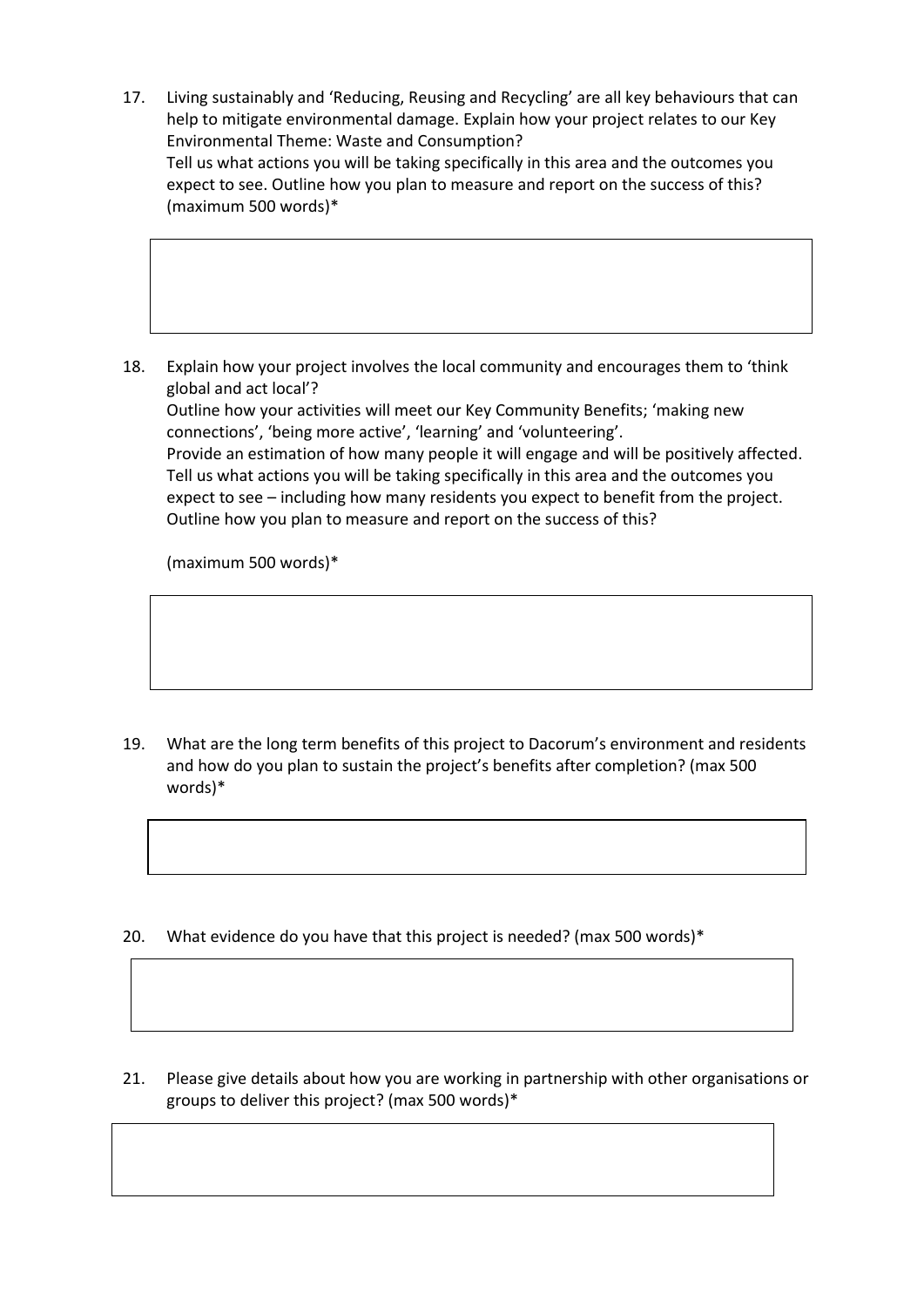22. What kind of promotional activities will you be undertaking as part of the project and approximately how many people will you aim to reach with these? (max 500 words)\*

23. Are any particular permissions and consents required to deliver this project and if so, are these in place? Please fully explain your answer. Provide details of any relevant legal and liability aspects of the project, such as: land owner consent, child protection (DBS checks), insurance etc. and what provisions are already in place. What permissions, consents etc have yet to be put in place? We do not expect you to have all necessary permissions in place at the time of applying, but this will be required before funding can be awarded. (max 500 words)\*

## **FINANCES**

\*

24. Please outline the current financial setup of your organisation/ group: \*

25. How will a grant from Dacorum Borough Council support you on your project/ initiative?

26. Have you received a grant from Dacorum Borough Council in the last five years? \*

Yes | No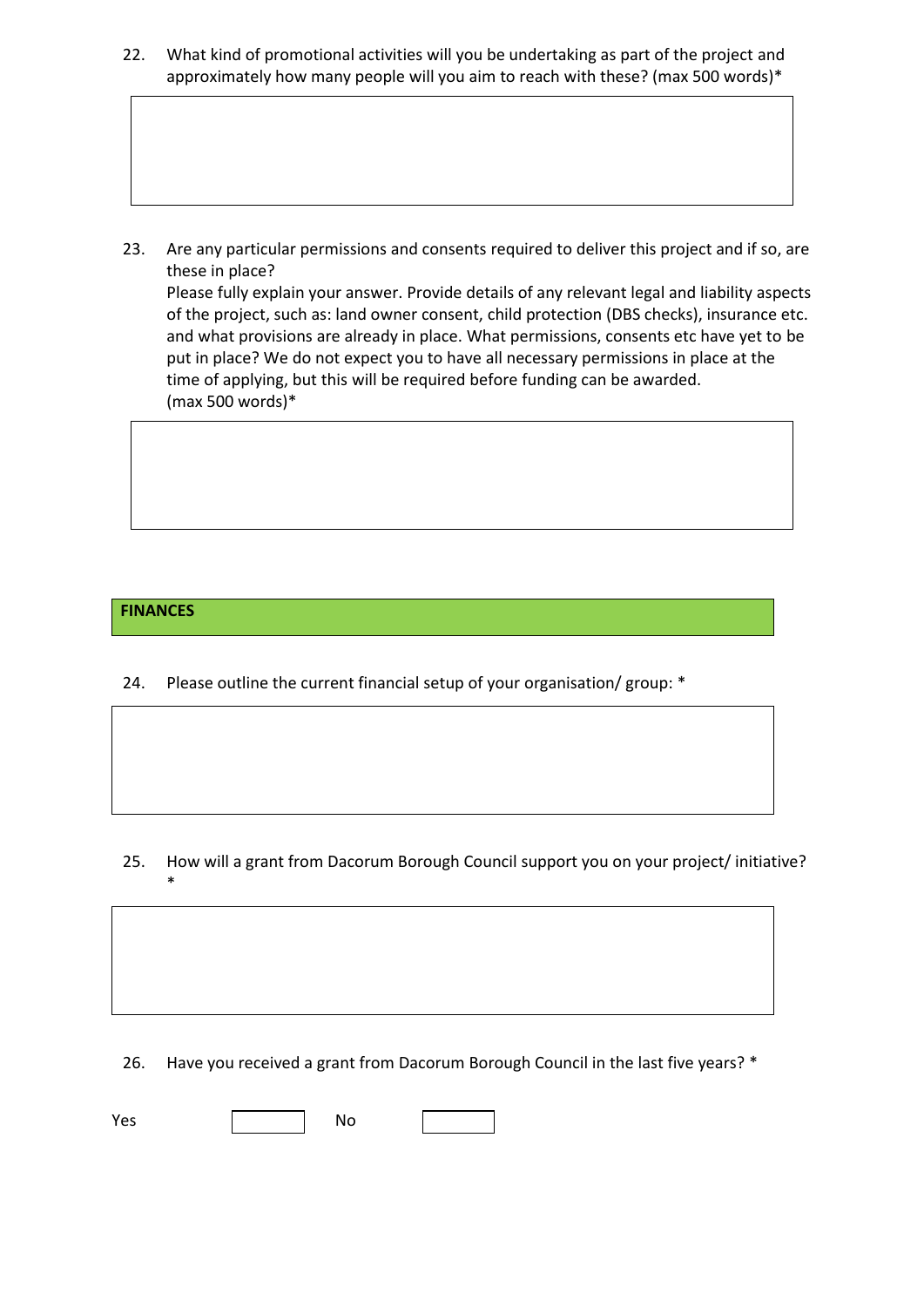If yes, please specify…

- 27. How much money are you applying for from the Green Community Grants Fund?\*
- 28. What is the total cost of your project?\*
- 29. If the request is less than the total cost, please explain below how you will fund the difference?\*

| Total contribution from your own resources                                    | £ |
|-------------------------------------------------------------------------------|---|
| Total raised from fundraising activities                                      | £ |
| Total applied for from other funders                                          | £ |
| If applicable, please list the names of the other funders you have applied to |   |
| Expected date of outcome of application/s to other funders                    |   |
| If you have any other sources of funding, please detail them here:            |   |

30. Please provide details of any 'in-kind' support you have identified to help deliver the project. This might include the number of volunteers involved, the work they will undertake and estimated hours, along with any other in-kind support you have secured (e.g. free professional time/support).\*